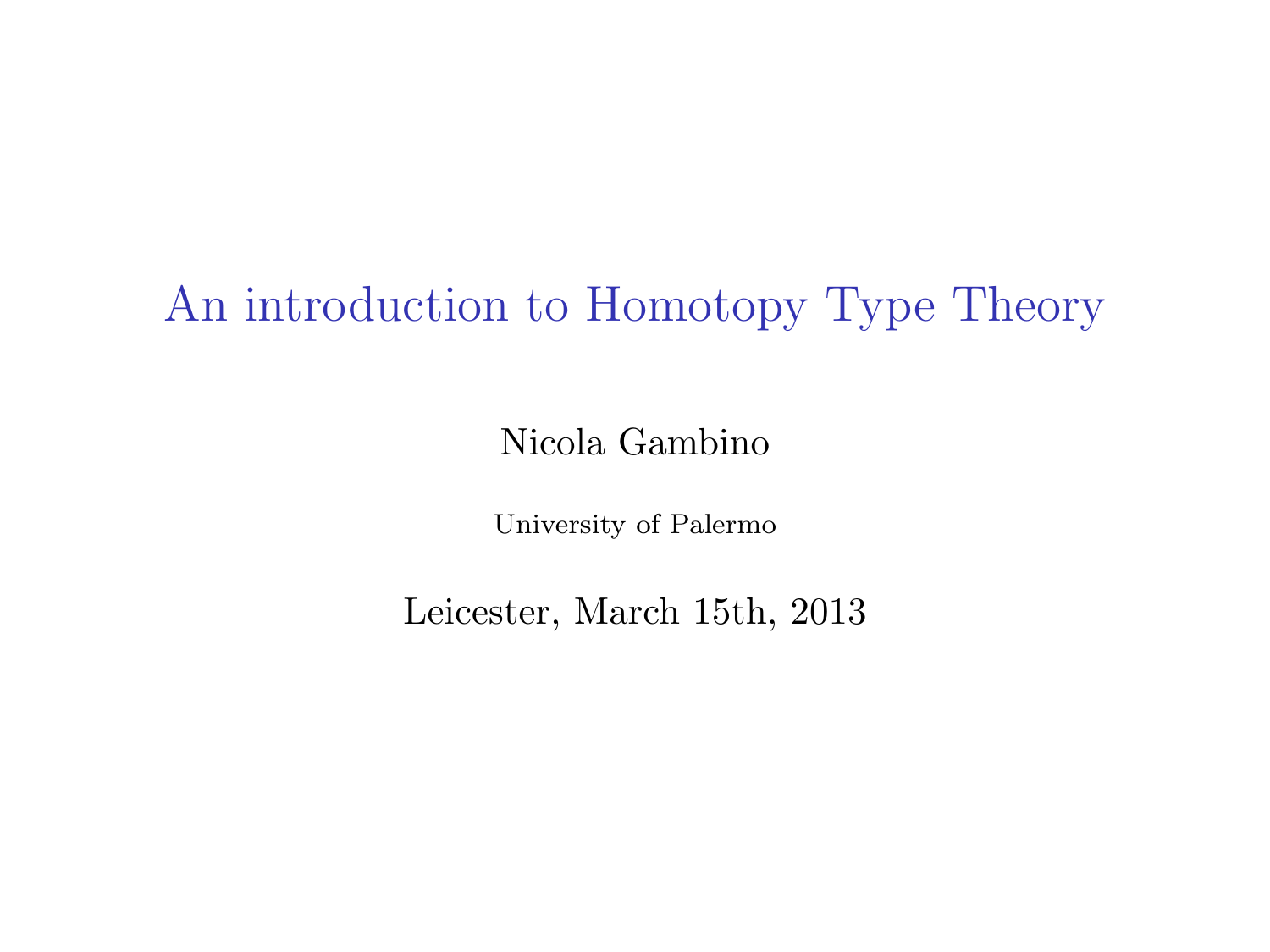## Outline of the talk

- ▶ Part I: Type theory
- ▶ Part II: Homotopy type theory
- **Part III:** Voevodsky's Univalent Foundations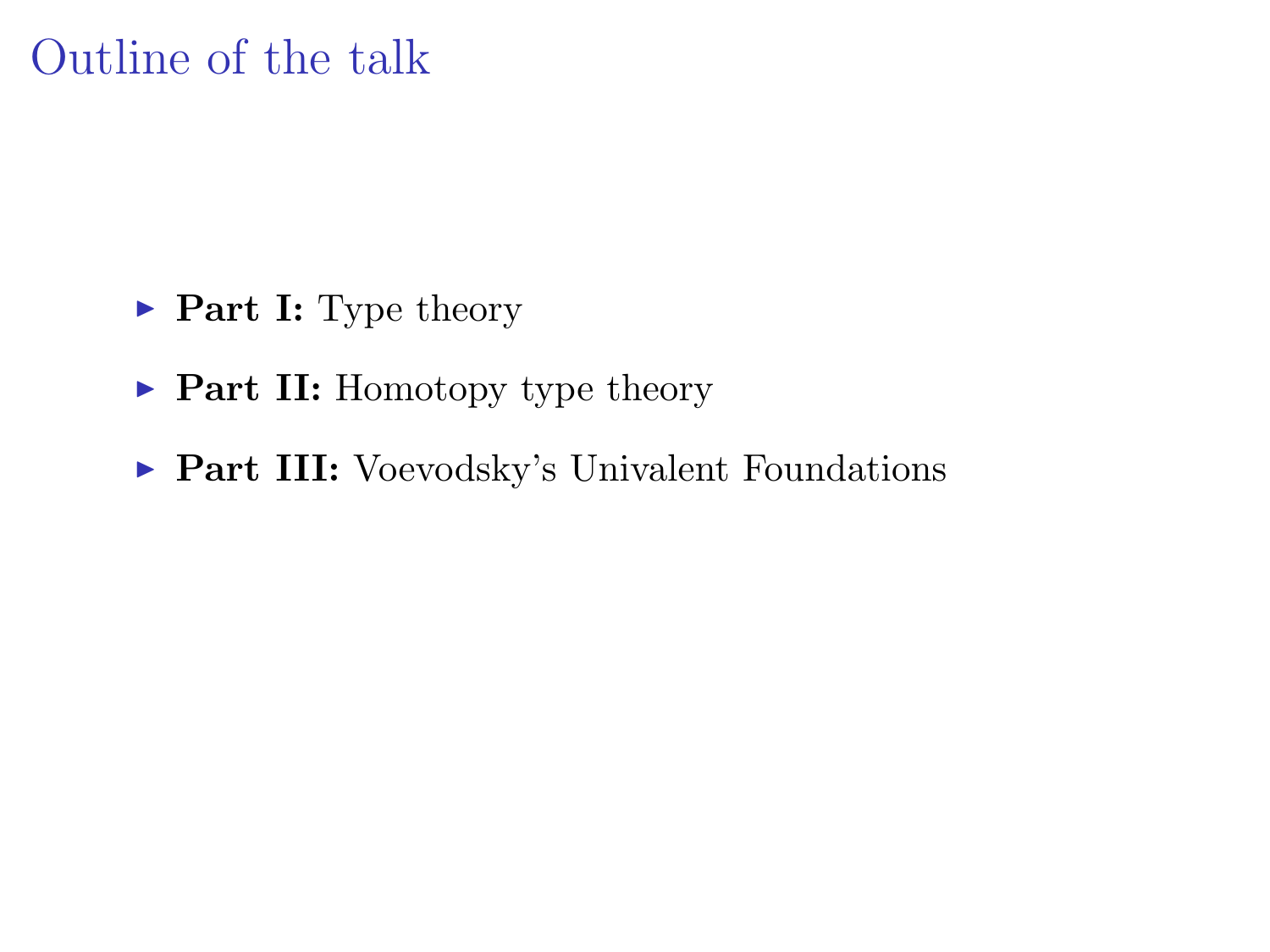# Part I: Type theory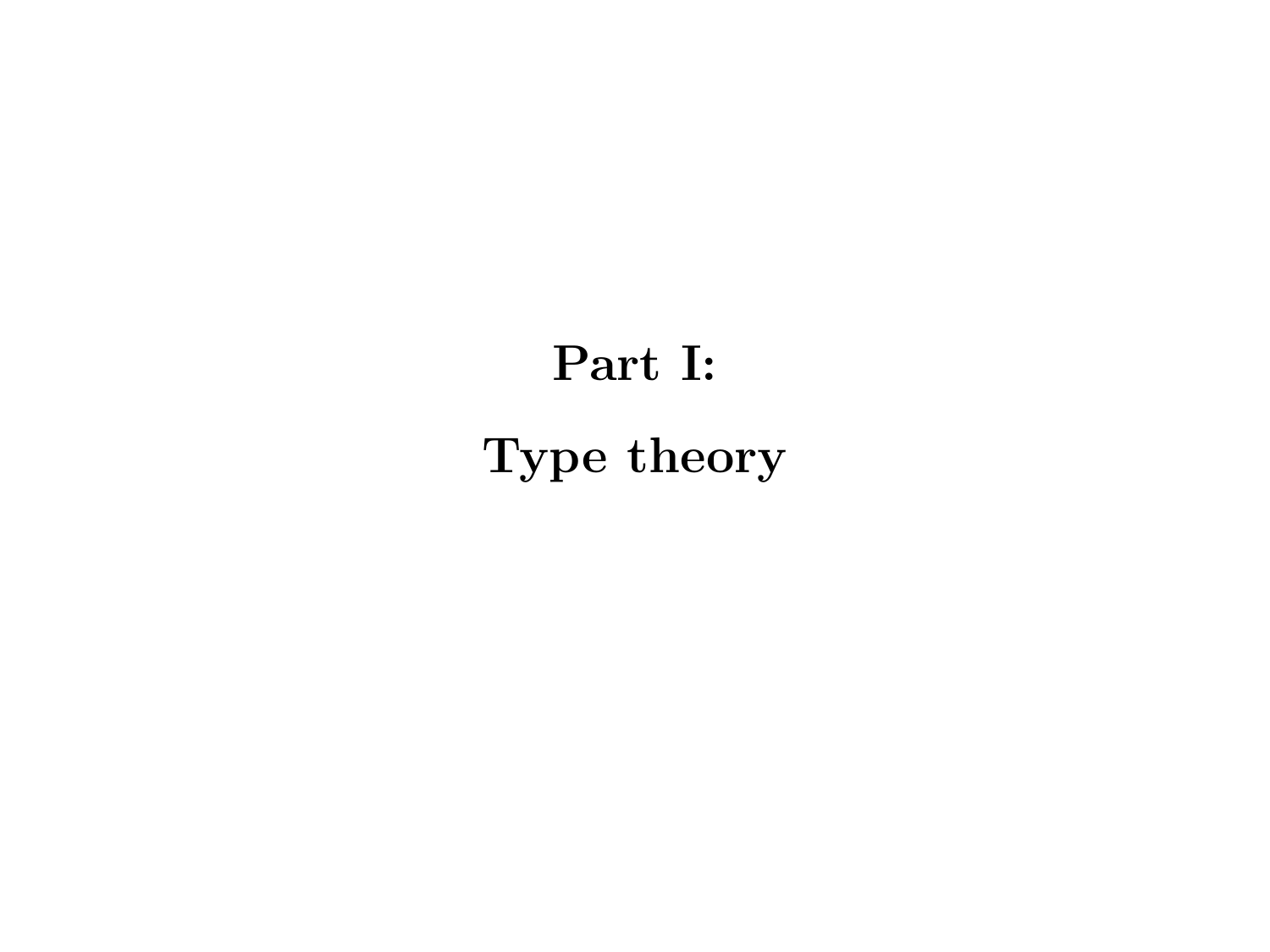# Motivation for type theory

## Problem

In How can we write correct programs?

## Standard approach

- $\blacktriangleright$  Write the program
- $\triangleright$  Verify its correctness via semantics

#### Type-theoretic approach

► Write a correct-by-construction program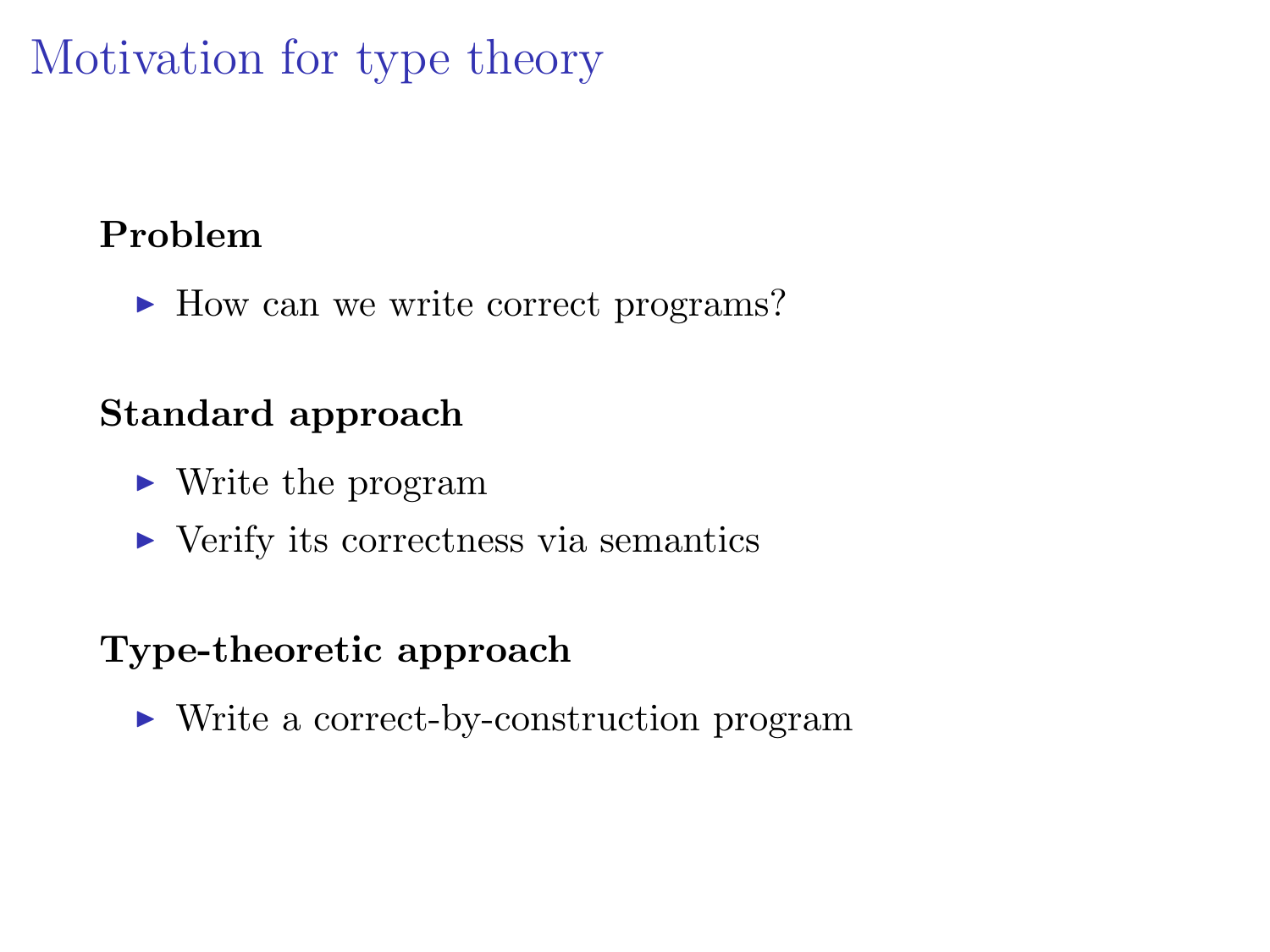# Verification via type-checking

## Idea

- $\triangleright$  Use types to classify syntactic expressions and write specifications
- $\triangleright$  Use type-checking to prevent mistakes

## Examples

- $\blacktriangleright$  3 : Nat.
- $\triangleright$  cons $([3, 4], [6, 2])$ : List(Nat)
- $\blacktriangleright$  [1, 7, 15, 34] : SortedList(Nat)
- $\times$  [3, 1, 4, 8] : SortedList(Nat)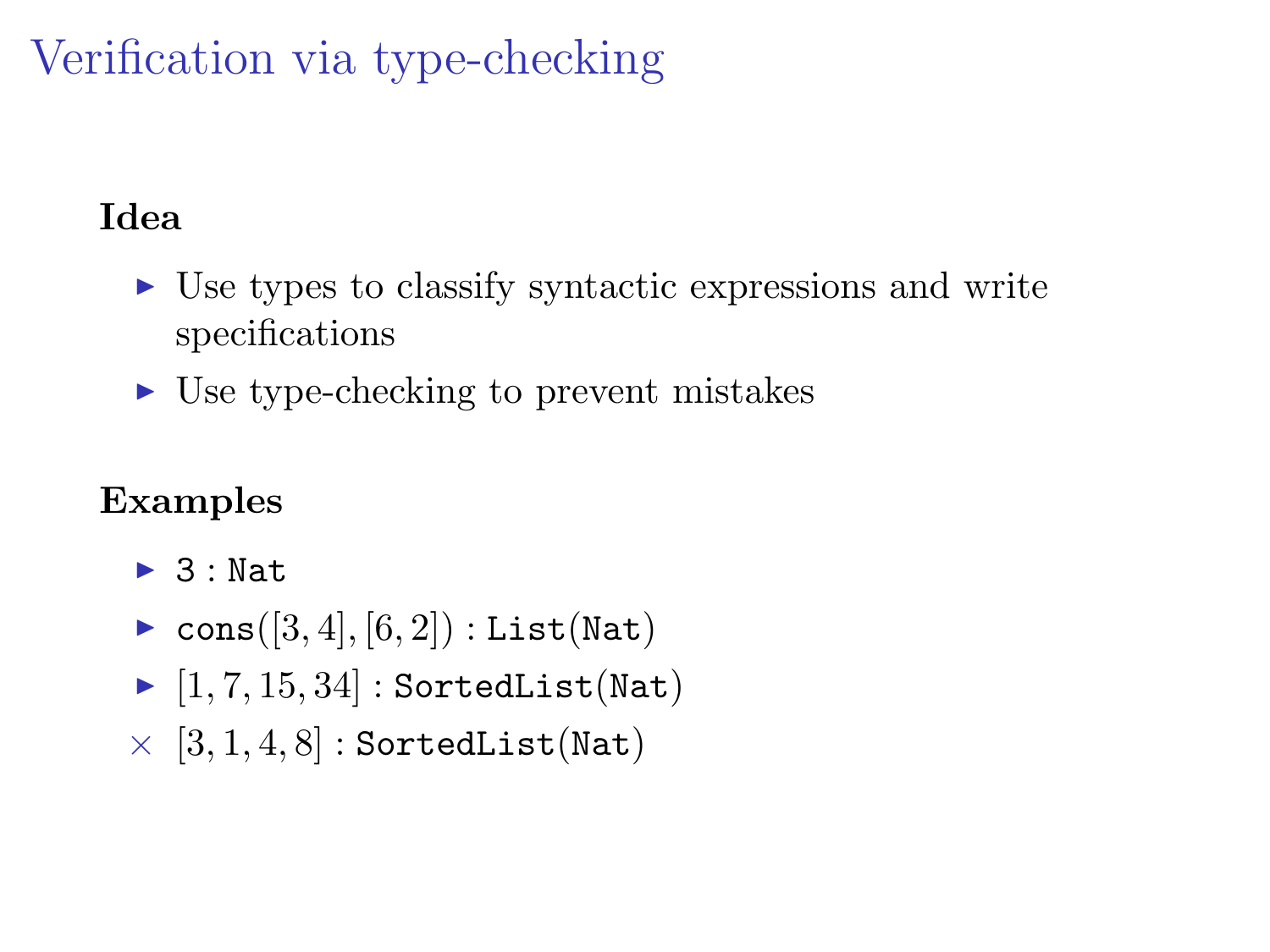# Type theories

## Goal

- $\blacktriangleright$  Expressive type system
- $\triangleright$  Decidability of type checking

## Idea

 $\triangleright$  Powerful mechanism for defining recursive data types, e.g.

```
Nat, List(A), Tree(A), ...
```
 $\blacktriangleright$  Dependent types, e.g.

 $List_n(A)$ , is\_sorted $(\ell)$ .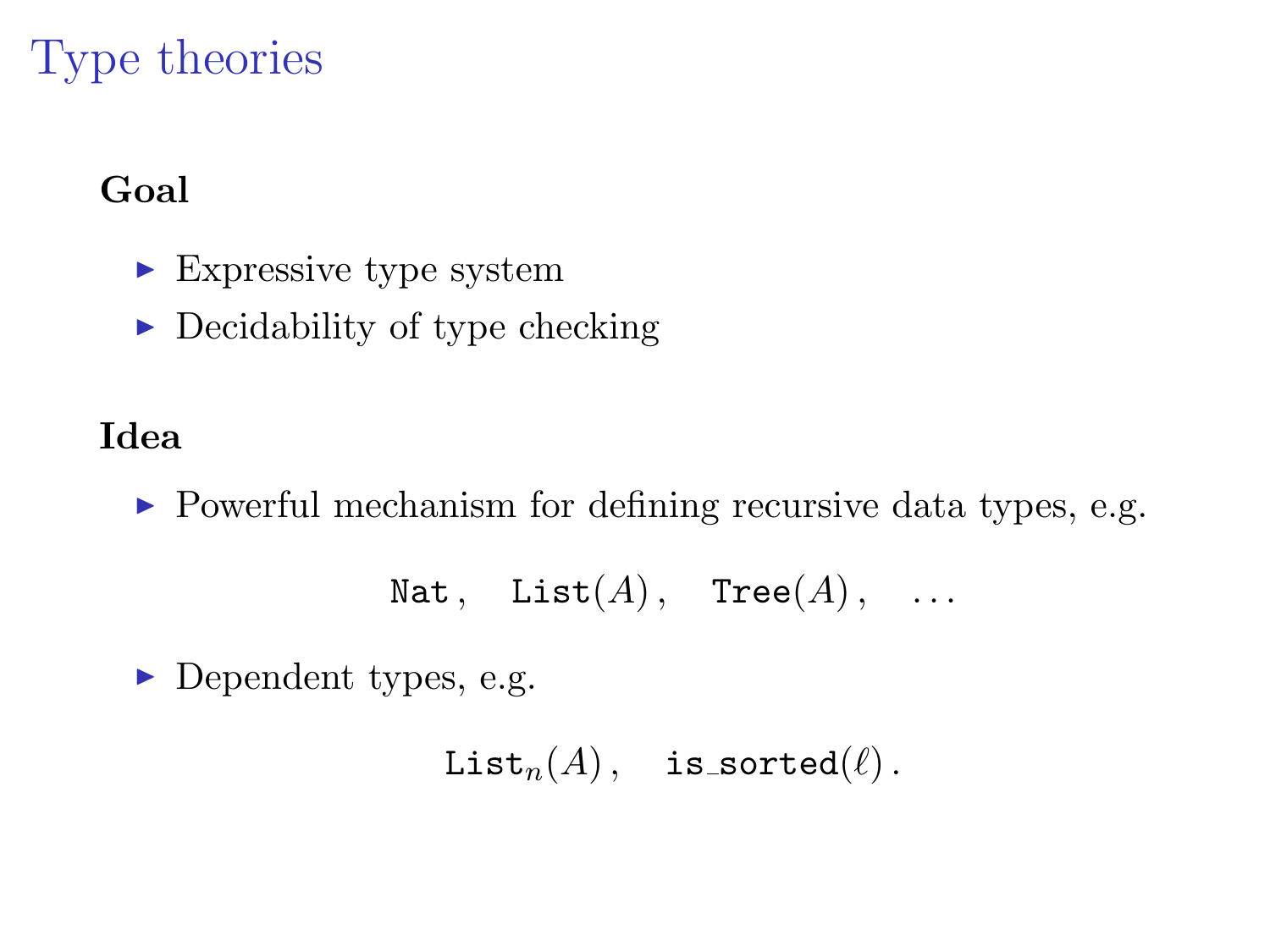Martin-Löf type theories

Some forms of type:

Empty, Unit, Bool, Nat,  $A \times B$ ,  $A \rightarrow B$ ,  $A+B$ ,  $\text{Id}_A(a, b)$ ,  $(\Pi x : A)B(x)$ ,  $(\Sigma x : A)B(x)$ , ...

We will only need the rules for identity types.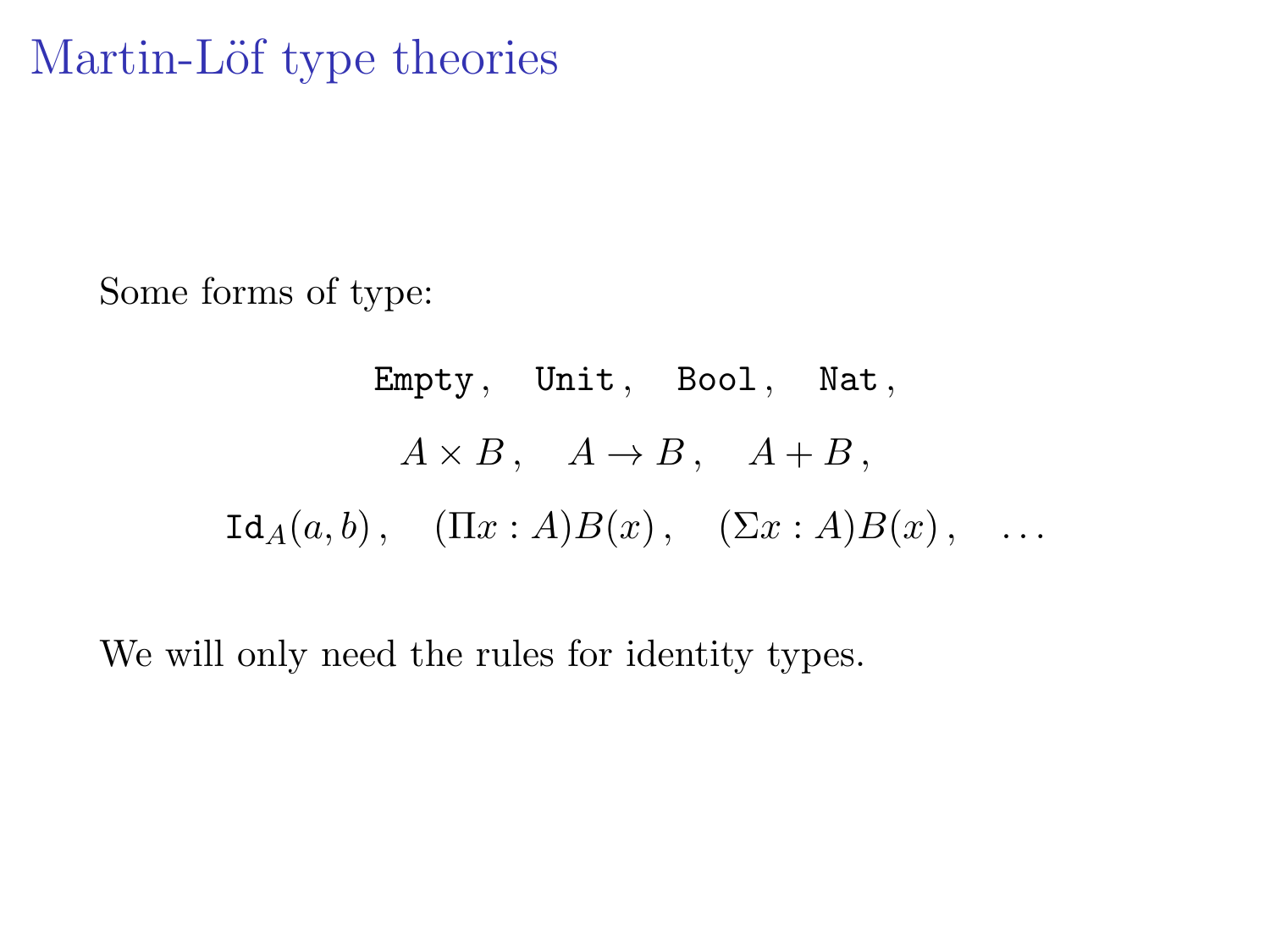# Identity types

#### Formation rule

$$
\cfrac{A:\texttt{type} \qquad a:A \qquad b:A}{\texttt{Id}_A(a,b):\texttt{type}}
$$

For example, if  $a : A$  then  $\text{Id}_{A}(a, a) :$  type

Introduction rule

 $a : A$ 

 $refl(a): Id_A(a, a)$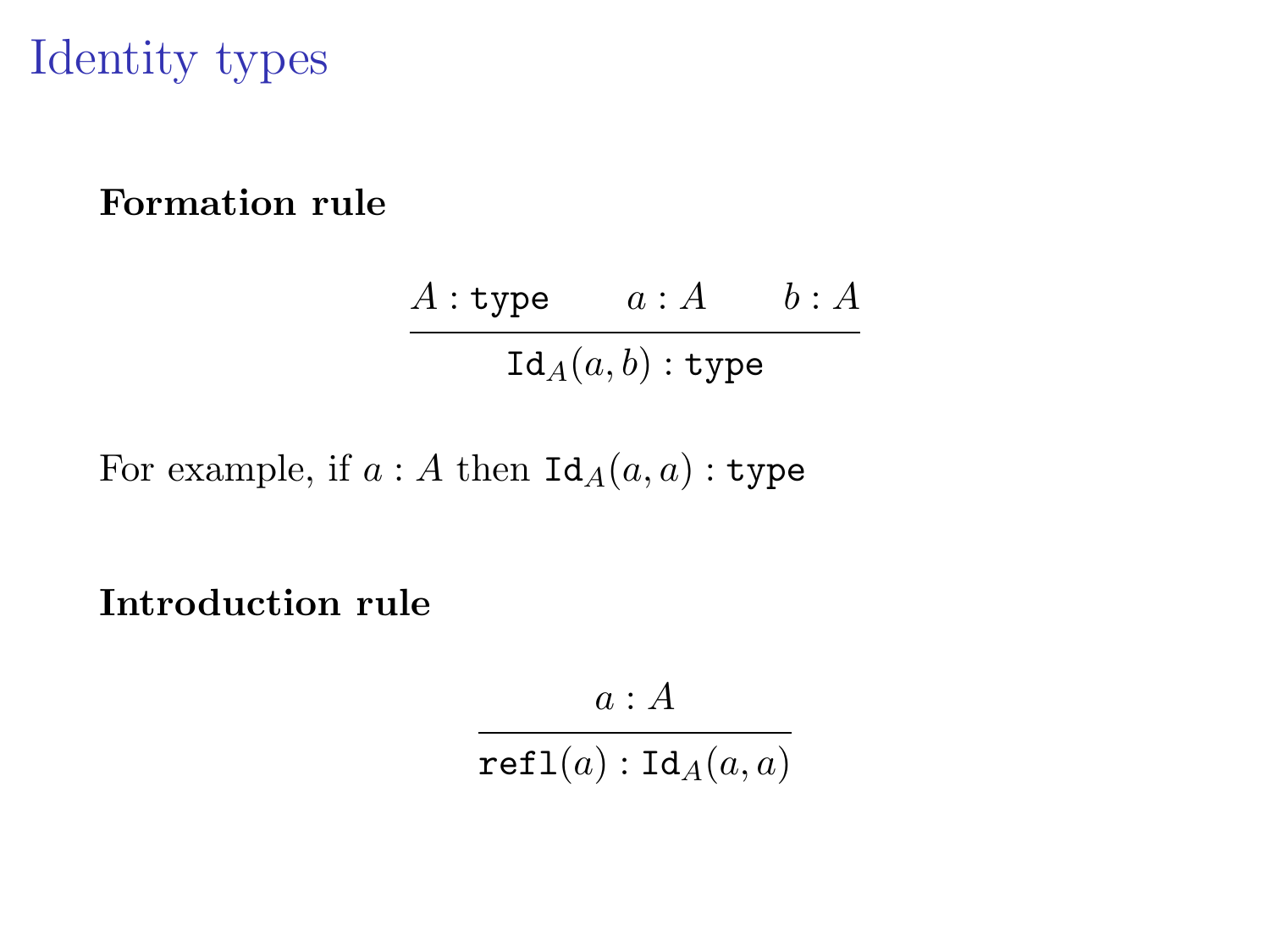Elimination rule

$$
p: \text{Id}_{A}(a, b)
$$
  

$$
x: A, y: A, u: \text{Id}_{A}(x, y) \vdash C(x, y, u): \text{type}
$$
  

$$
x: A \vdash c(x): C(x, x, \text{refl}(x))
$$

 $J(a, b, p, c): C(a, b, p)$ 

Idea

$$
[x : A]
$$
  
\n
$$
\vdots
$$
  
\n
$$
a = b \qquad C(x, x)
$$
  
\n
$$
C(a, b)
$$

Similar to Lawvere's treatment of equality in categorical logic.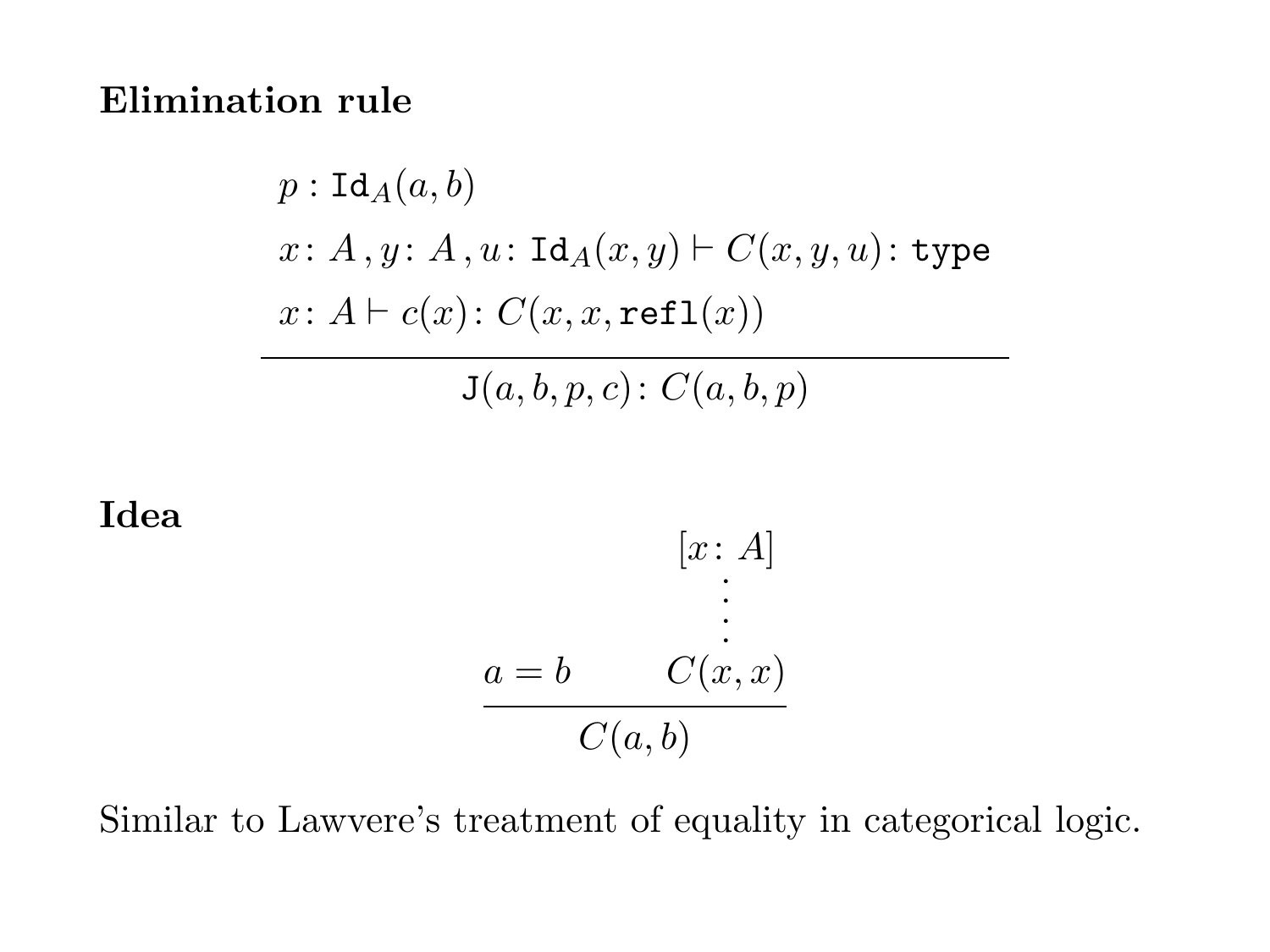#### Computation rule

$$
a: A
$$
  

$$
x: A, y: A, u: \text{Id}_{A}(x, y) \vdash C(x, y, u): \text{type}
$$
  

$$
x: A \vdash c(x): C(x, x, \text{refl}(x))
$$
  

$$
\text{J}(a, a, \text{refl}(a), c) = c(a): C(a, a, \text{refl}(a))
$$

#### Idea

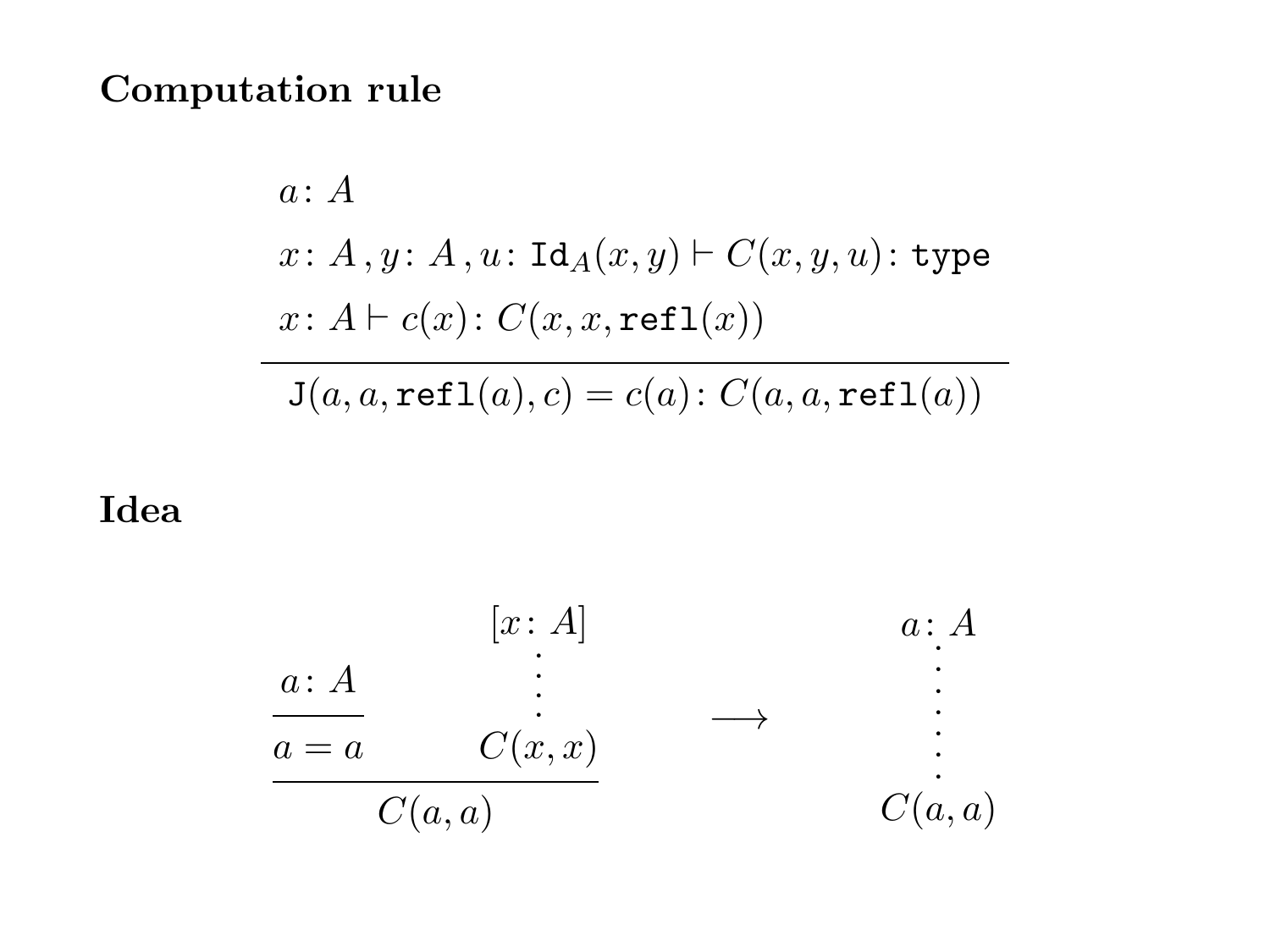# Part II: Homotopy type theory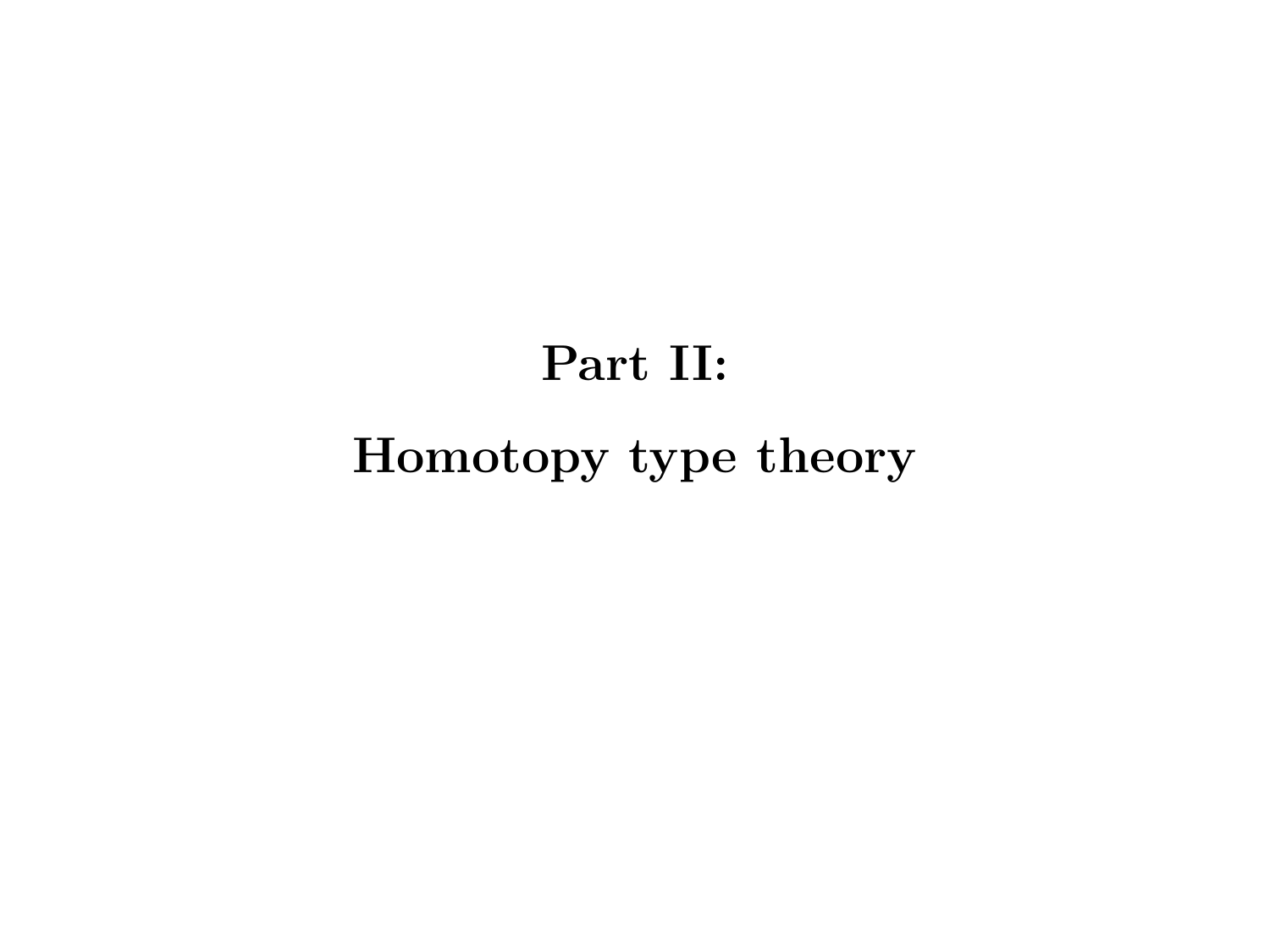Semantics of type theories

### Problems

 $\triangleright$  Set-theoretical semantics validates also:

| $p: \text{Id}_A(a,b)$ | $p: \text{Id}_A(a,b)$                        |
|-----------------------|----------------------------------------------|
| $a=b:A$               | $p = \texttt{refl}(a) : \texttt{Id}_A(a, b)$ |

which makes type-checking undecidable.

 $\triangleright$  It is difficult to reason within type theories without good models.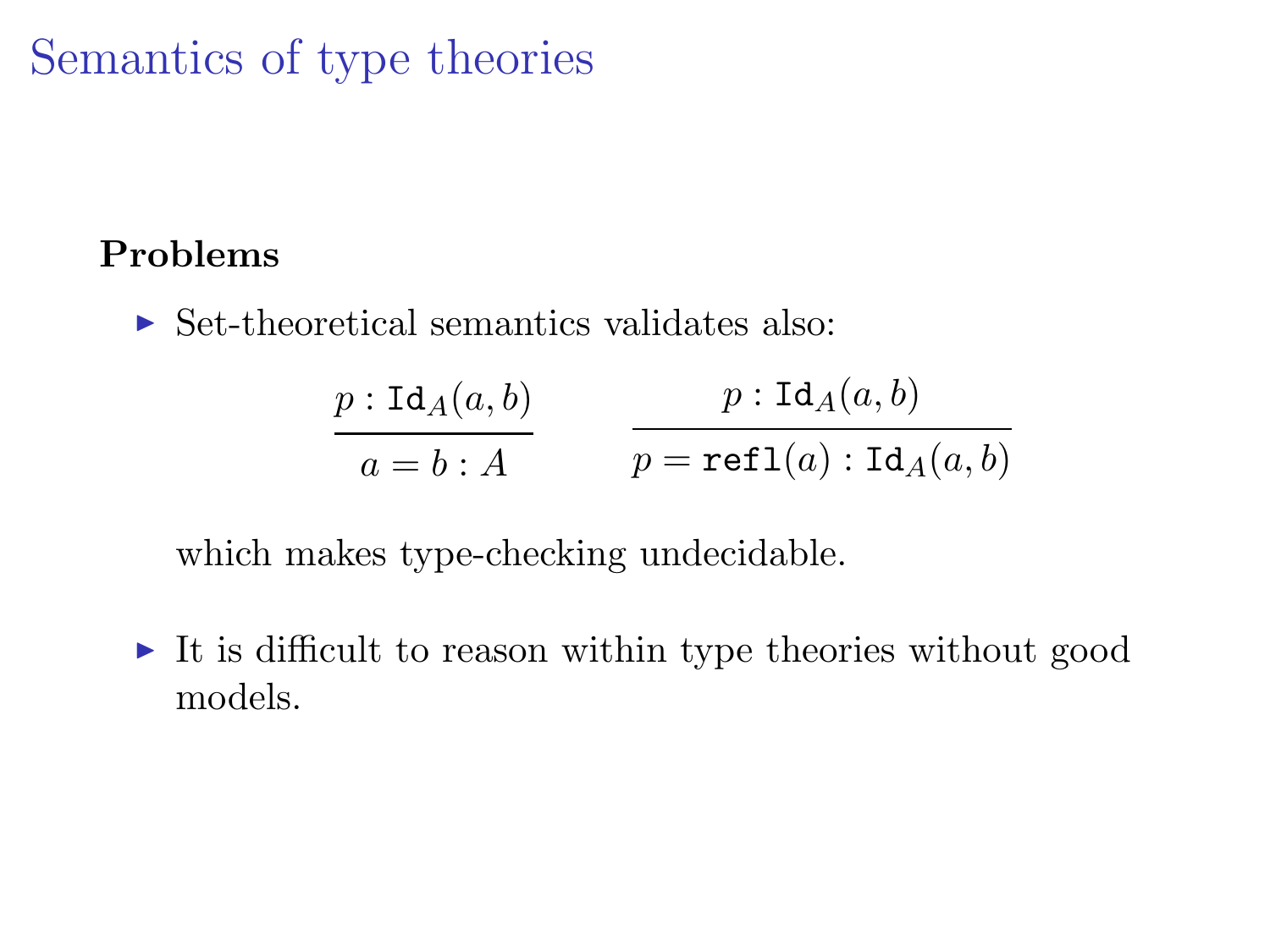# Dictionary

| Type theory                          | Homotopy theory                    |
|--------------------------------------|------------------------------------|
| $A:$ type                            | A space                            |
| $a \cdot A$                          | $a \in A$                          |
| $x:A\vdash B(x)$ : type              | $B \to A$ fibration                |
| $x:A, y:A \vdash \mathrm{Id}_A(x,y)$ | $A^{[0,1]} \rightarrow A \times A$ |
| Inductive types                      | Homotopy-initial algebras          |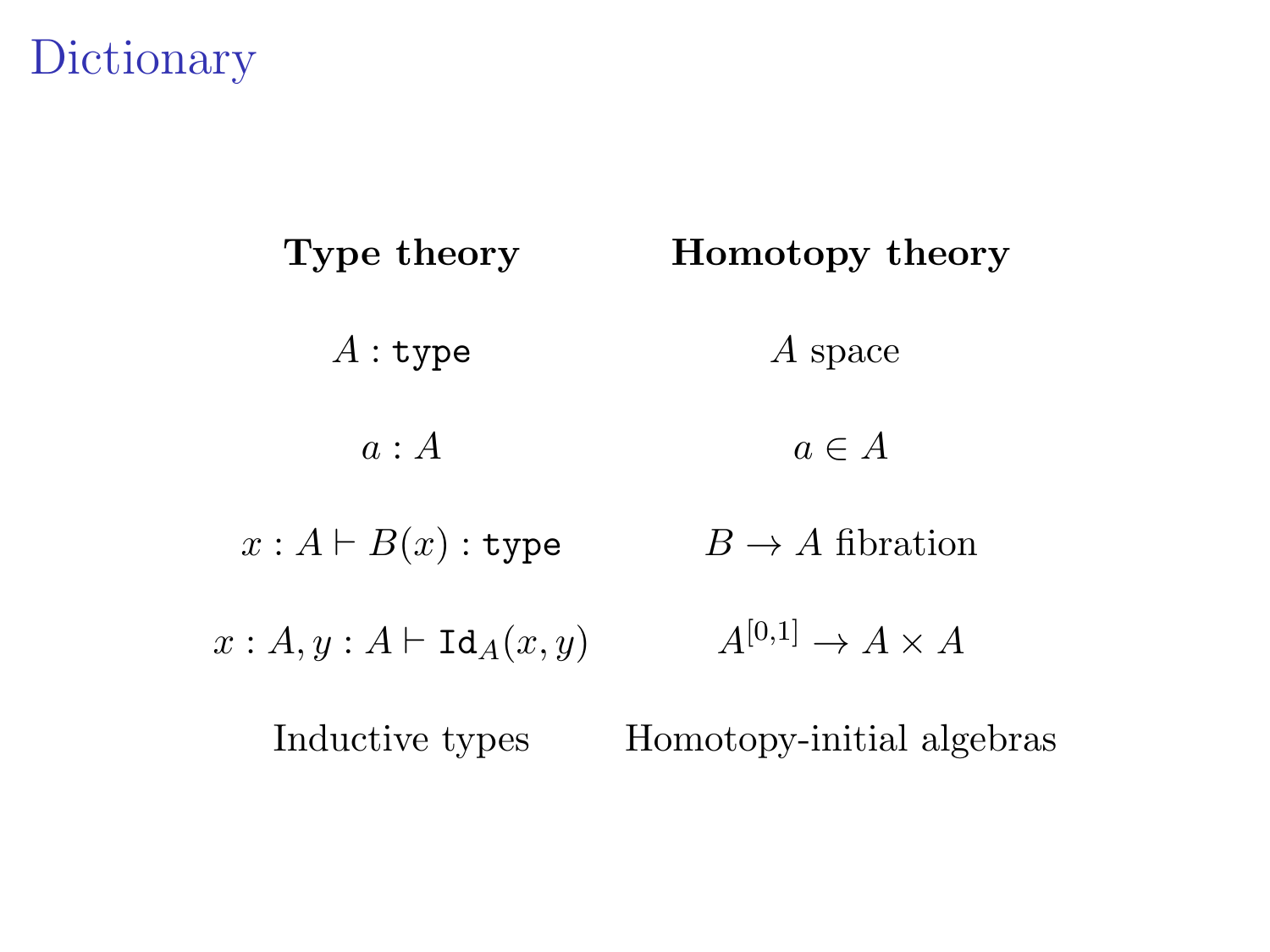## Some results

Theorem (Awodey and Warren). The rules for identity types admit an interpretation in every category equipped with a weak factorisation system.

Theorem (Gambino and Garner). The deduction rules for identity types determine a weak factorisation system on the syntactic category of a Martin-Löf type theory.

Theorem (Garner and van den Berg, Lumsdaine). Every type of Martin-Löf type theory determines a weak  $\omega$ -groupoid.

**Theorem** (Voevodsky). Martin-Löf type theories have models in the category of simplicial sets that do not validate the reflection rule.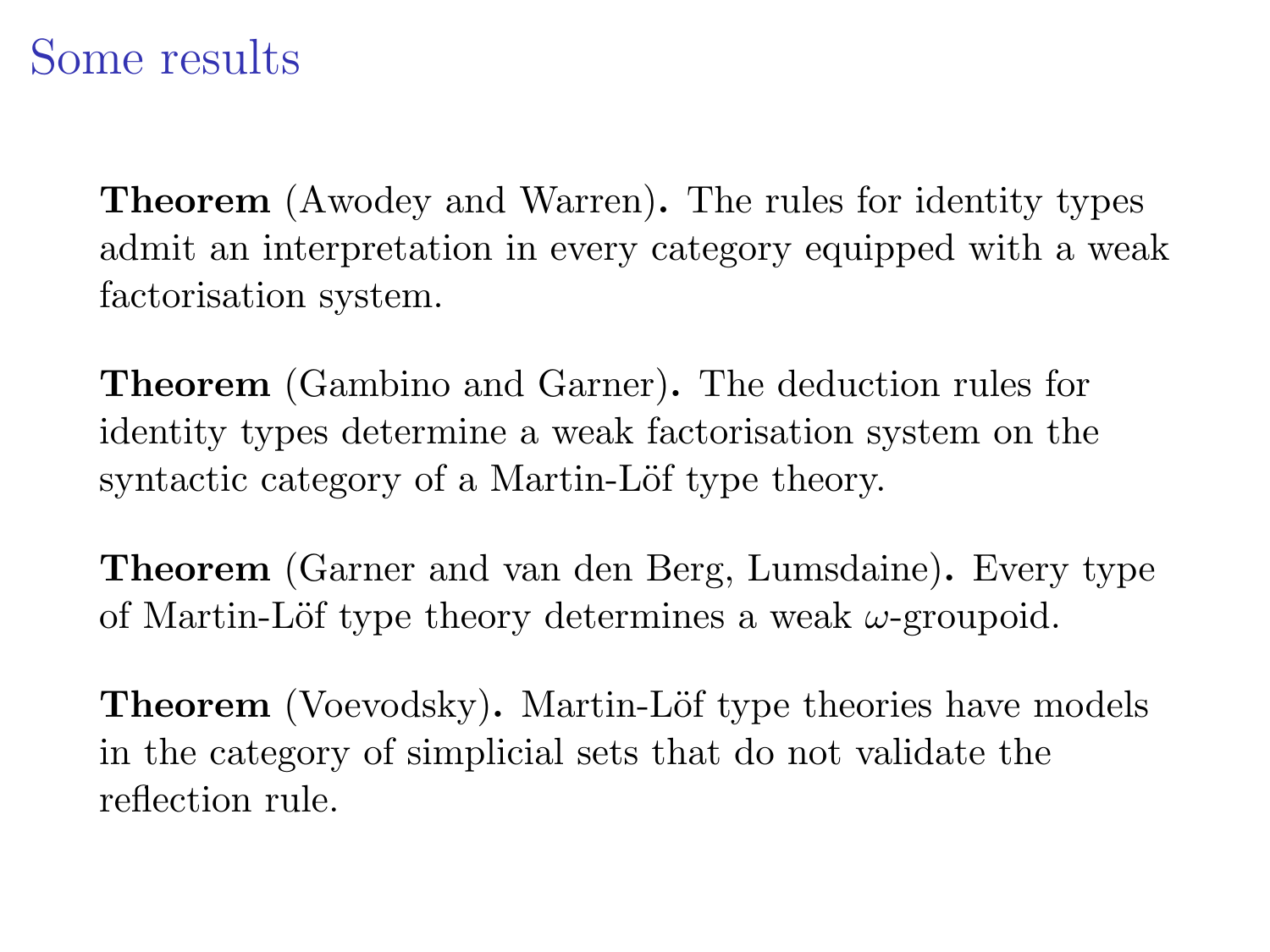# Part III: Voevodsky's Univalent Foundations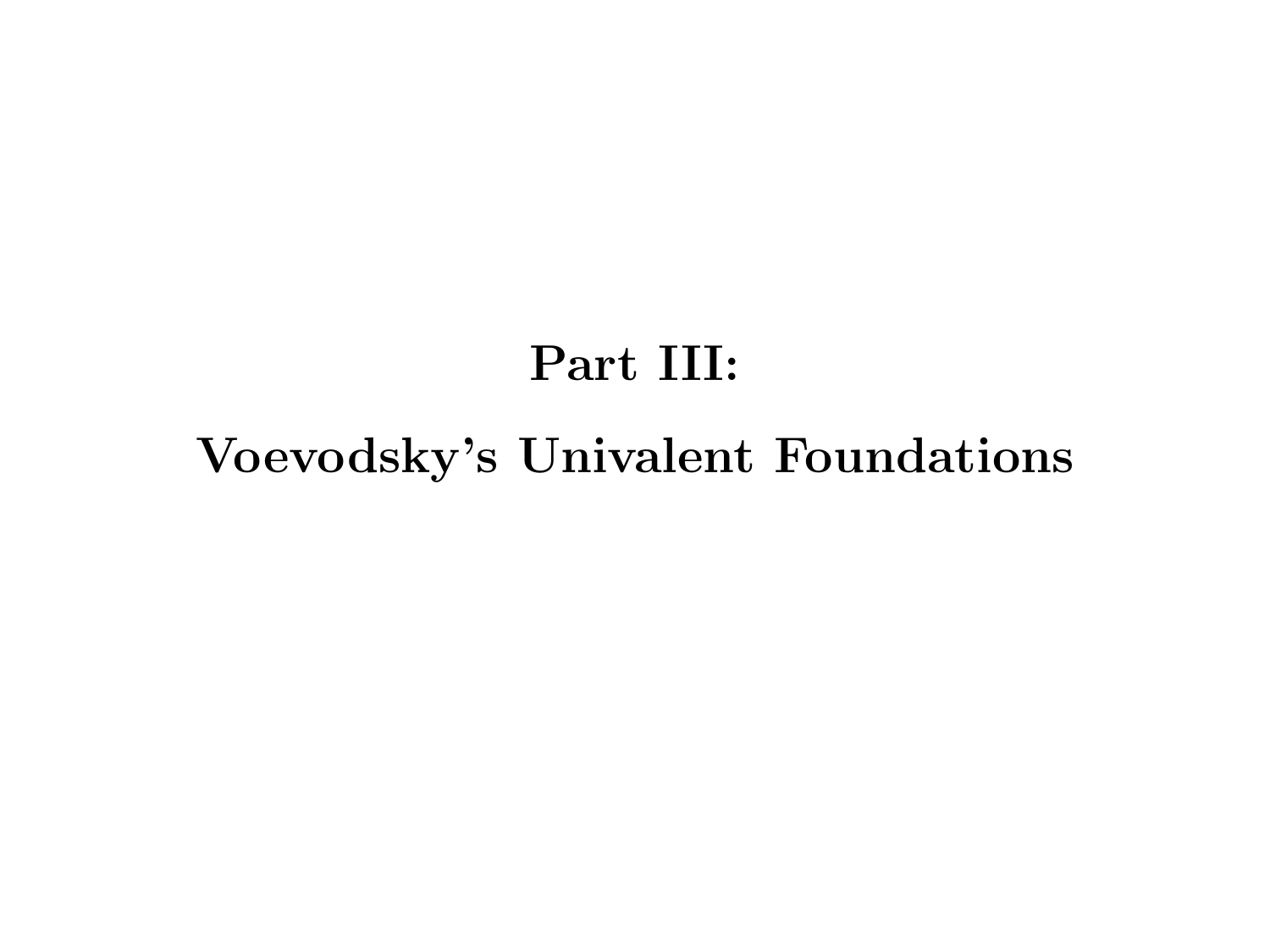"While working on the completion of the Bloch-Kato conjecture I have thought a lot about what to do next.

Eventually I became convinced that the most interesting and important directions in current mathematics are the ones related to the transition into a new era which will be characterized by the widespread use of automated tools for proof construction and verification."

V. Voevodsky (2010)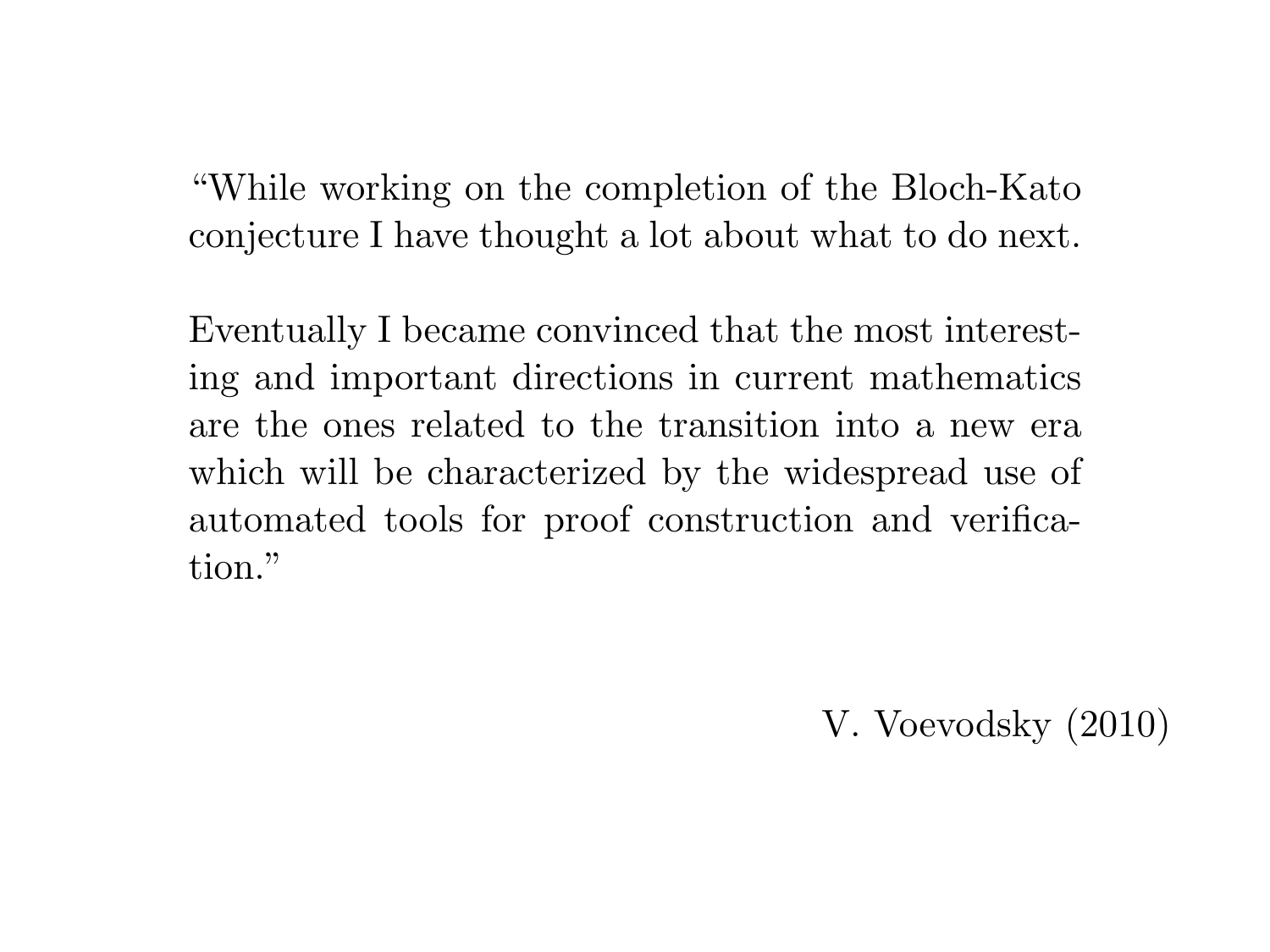# Univalent Foundations

#### **Overview**

- $\triangleright$  Use the dictionary of Homotopy Type Theory to introduce topological notions in type theory
- $\triangleright$  Exploit these notions to develop mathematics in type theory
- $\triangleright$  Formalise the development in Coq/Agda.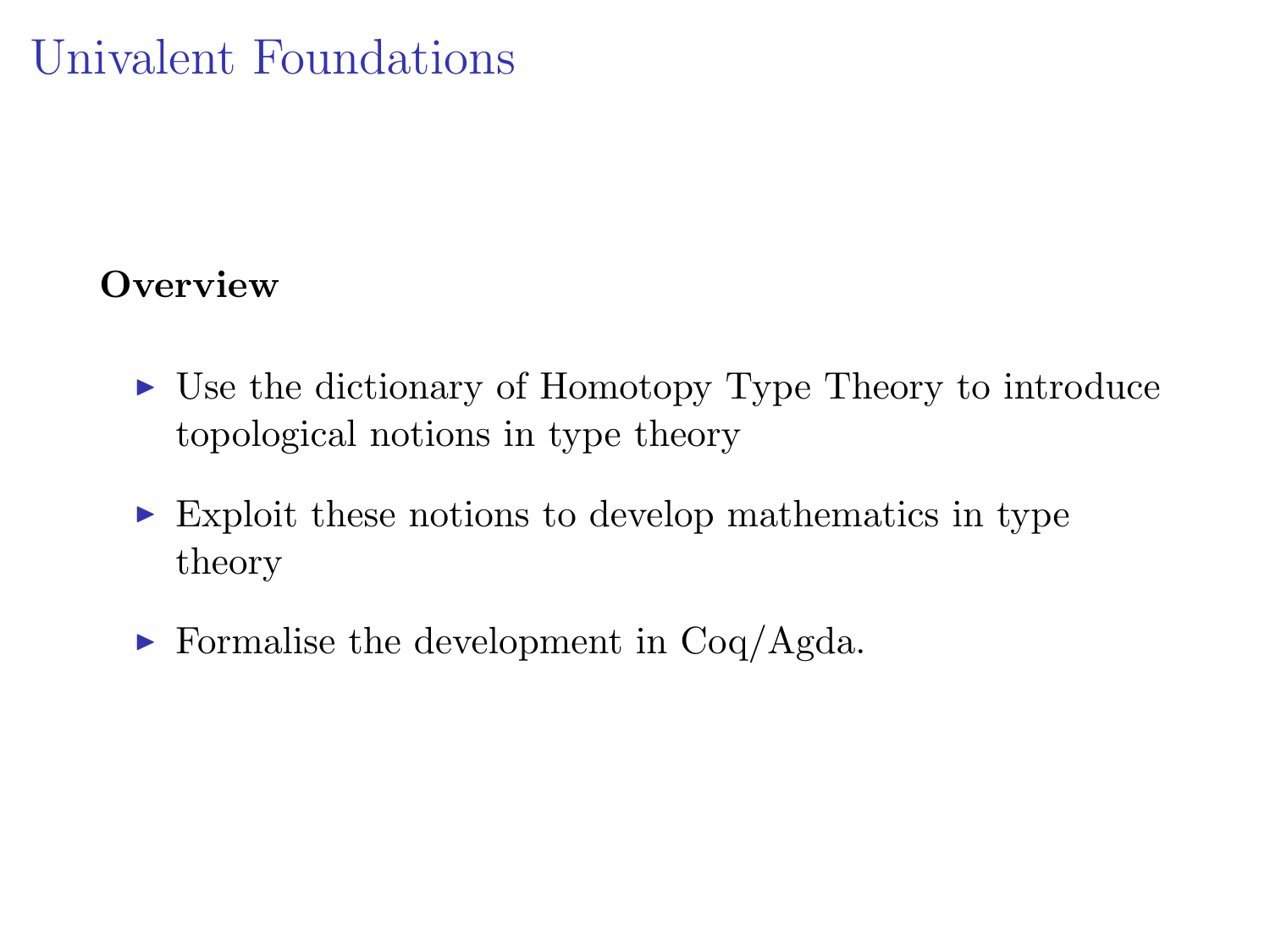# **Contractibility**

**Definition.** A type  $X$  is **contractible** if the type

 $\texttt{iscontr}(X) =_{\text{def}} (\Sigma x_0 : X)(\Pi x : X) \texttt{Id}_X(x_0, x)$ 

is inhabited.

#### Idea

 $\blacktriangleright$  Existence and uniqueness

Note

- $\triangleright$  X contractible  $\Leftrightarrow$  X  $\simeq$  Unit.
- ► X contractible  $\Rightarrow$  Id<sub>X</sub> $(x, y)$  contractible for all  $x, y : X$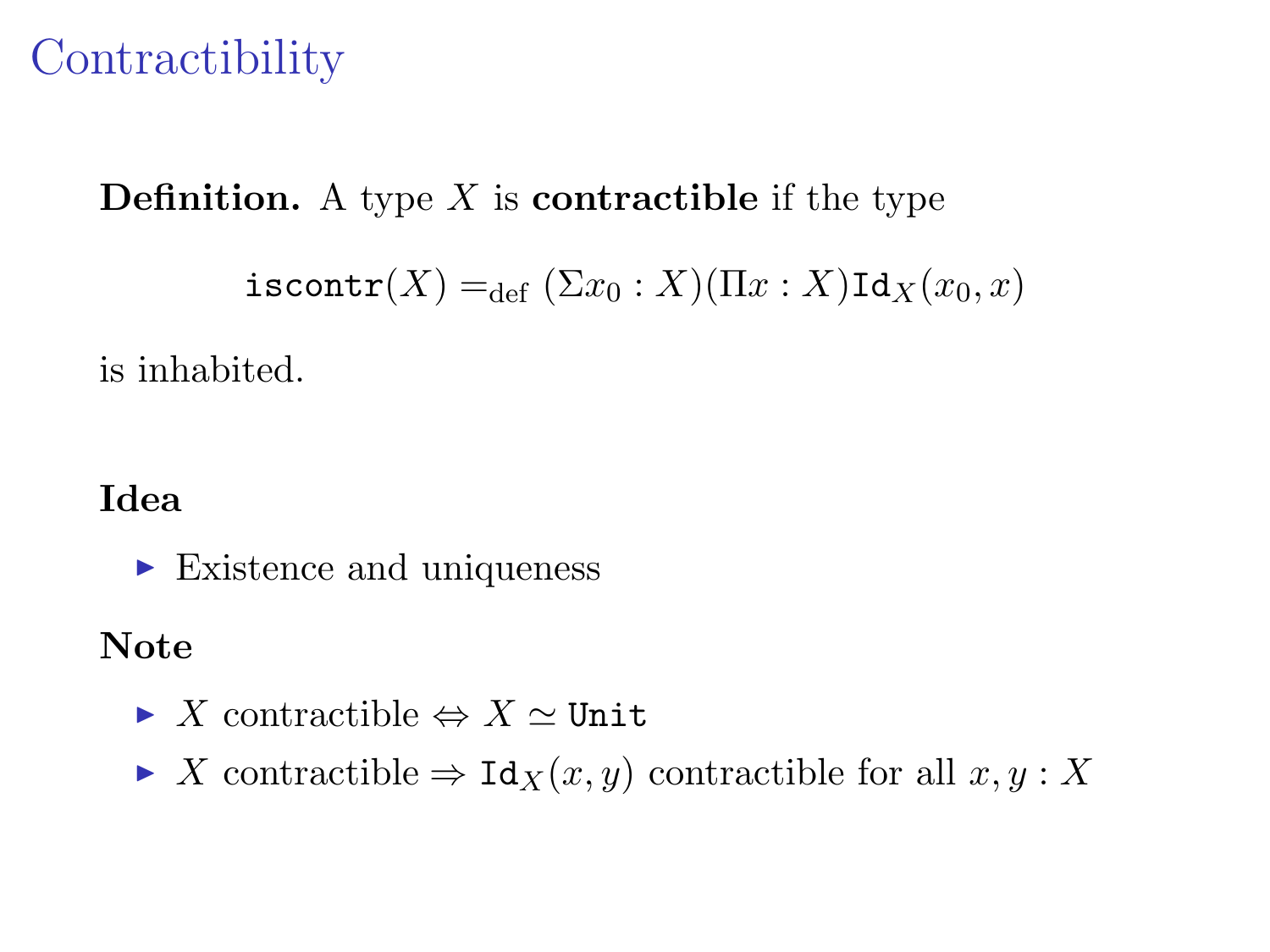## The hierarchy of h-levels

## Definition.

- $\blacktriangleright$  A type X has level 0 if it is contractible.
- A type X has level  $n+1$  if for all  $x, y : X$ , the type  $\text{Id}_X(x, y)$  has level n

## Terminology.

- $\blacktriangleright$  Types of h-level 1 are called h-propositions (logic)
- ► Types of h-level 2 are called h-sets (algebra)
- ► Types of h-level 3 are called h-groupoids (category theory)

**Note.** There is a  $+2$  shift w.r.t. homotopy types.